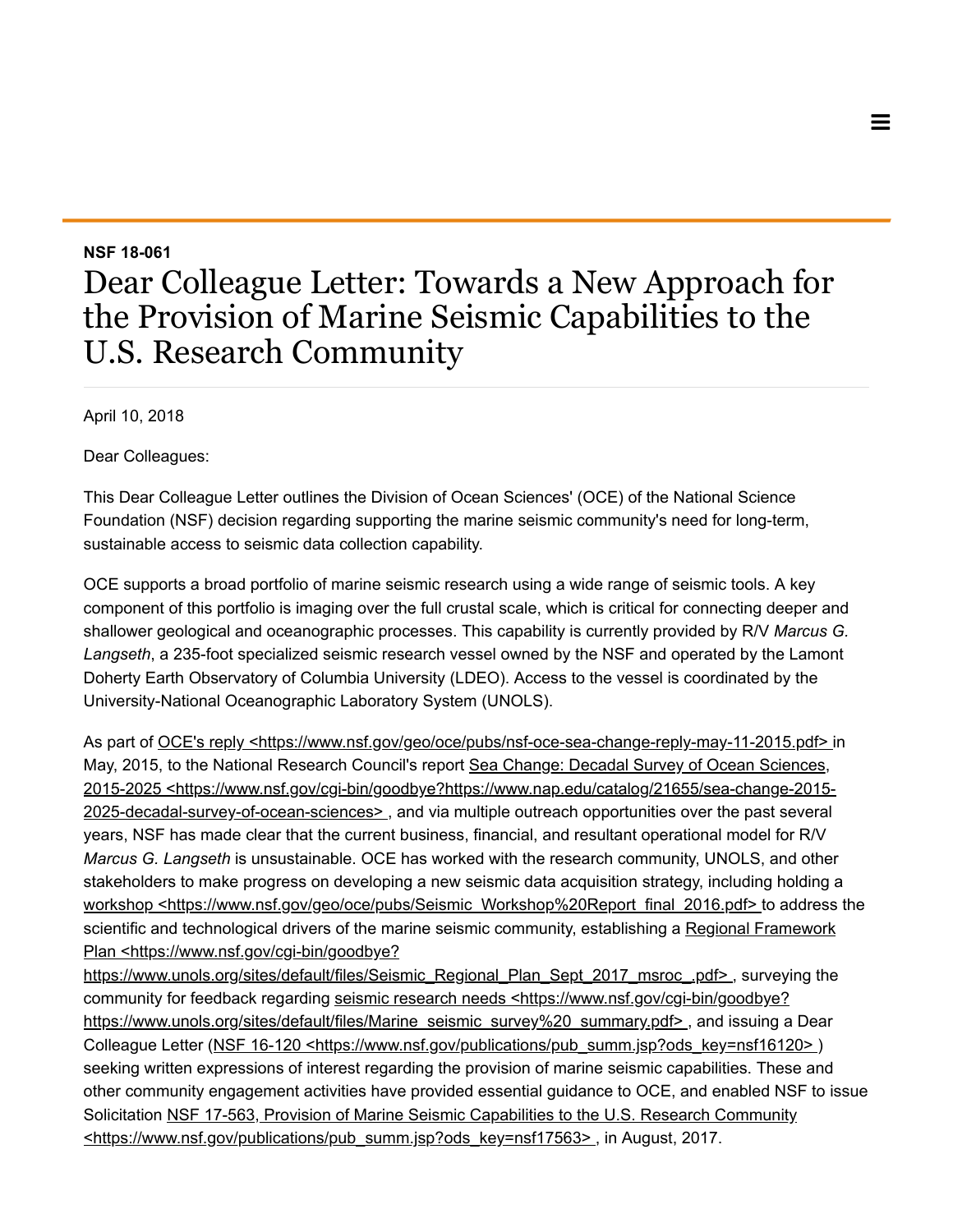[The above activities, and in particular DCL NSF 16-120 <https://www.nsf.gov/publications/pub\\_summ.jsp?](https://www.nsf.gov/publications/pub_summ.jsp?ods_key=nsf16120) [ods\\_key=nsf16120> and Solicitation NSF 17-563 <https://www.nsf.gov/publications/pub\\_summ.jsp?](https://www.nsf.gov/publications/pub_summ.jsp?ods_key=nsf17563) ods key=nsf17563>, explicitly welcomed input and proposals that provided different ownership and/or financial operational models of R/V Langseth, "use of other vessels", "use of alternative and/or developing [technologies", and/or "creative strategies for meeting NSF's seismic research needs". In DCL NSF 16-120](https://www.nsf.gov/publications/pub_summ.jsp?ods_key=nsf16120) [<https://www.nsf.gov/publications/pub\\_summ.jsp?ods\\_key=nsf16120> and Solicitation NSF 17-563](https://www.nsf.gov/publications/pub_summ.jsp?ods_key=nsf17563) <https://www.nsf.gov/publications/pub\_summ.jsp?ods\_key=nsf17563>, NSF furthermore stated that divestment from R/V Langseth would occur should such models or strategies which could be successfully implemented not be forthcoming.

## One or more proposal(s) were received in response to Solicitation NSF 17-563

[<https://www.nsf.gov/publications/pub\\_summ.jsp?ods\\_key=nsf17563> and eva](https://www.nsf.gov/publications/pub_summ.jsp?ods_key=nsf17563)luated using the NSF merit review process. Based on the results of that review, NSF is unable to fund any of the submitted proposal(s). As of this date, NSF will no longer accept new proposals that require use of R/V Langseth, and will begin developing the activities required for divesting from ownership, following the process outlined in Section II.B of Solicitation NSF 17-563 <https://www.nsf.gov/publications/pub\_summ.jsp?ods\_key=nsf17563>.

NSF will make every reasonable effort to honor all existing commitments regarding awards that require the current capabilities of R/V Langseth. In doing so, NSF will continue to execute its responsibilities to ensure compliance with all environmental laws and regulations for NSF-funded awards. We anticipate the end of field commitments to be no later than mid-2020, at which time NSF will implement the activities for divestment of R/V Langseth.

The Marine Geology and Geophysics (MGG) program will immediately begin to work with the community and the UNOLS Marine Seismic Research Oversight Committee (MSROC) to identify decadal-scale solution(s) for the provision of marine seismic capabilities. MGG will be communicating very soon with the community regarding these activities.

Until such time as a new approach for provision of seismic capabilities is in place, NSF will continue to accept proposals that include large tuned-source, long-offset data acquisition, but access to these capabilities will need to be coordinated by Principal Investigators as part of their proposals, through industry providers or international/institutional partners. Should a sustainable new approach not be in place by the end of R/V Langseth operations, this practice will continue until a new approach can be identified and implemented.

Finally, through the time-frame of this overall transition, NSF will continue its programmatic support of other seismic acquisition capabilities (e.g., portable 2-Dimensional multichannel seismic [MCS], ocean-bottom seismometers, CHIRP systems, P-cable, etc.) Such capabilities could be provided by other Academic Research Fleet vessels (UNOLS), international or commercial partners, or other means as identified by potential Principal Investigators, MSROC, and NSF. MGG's recent change to a "no deadline" proposal submission policy will also be helpful throughout this transition.

For more information, please contact: